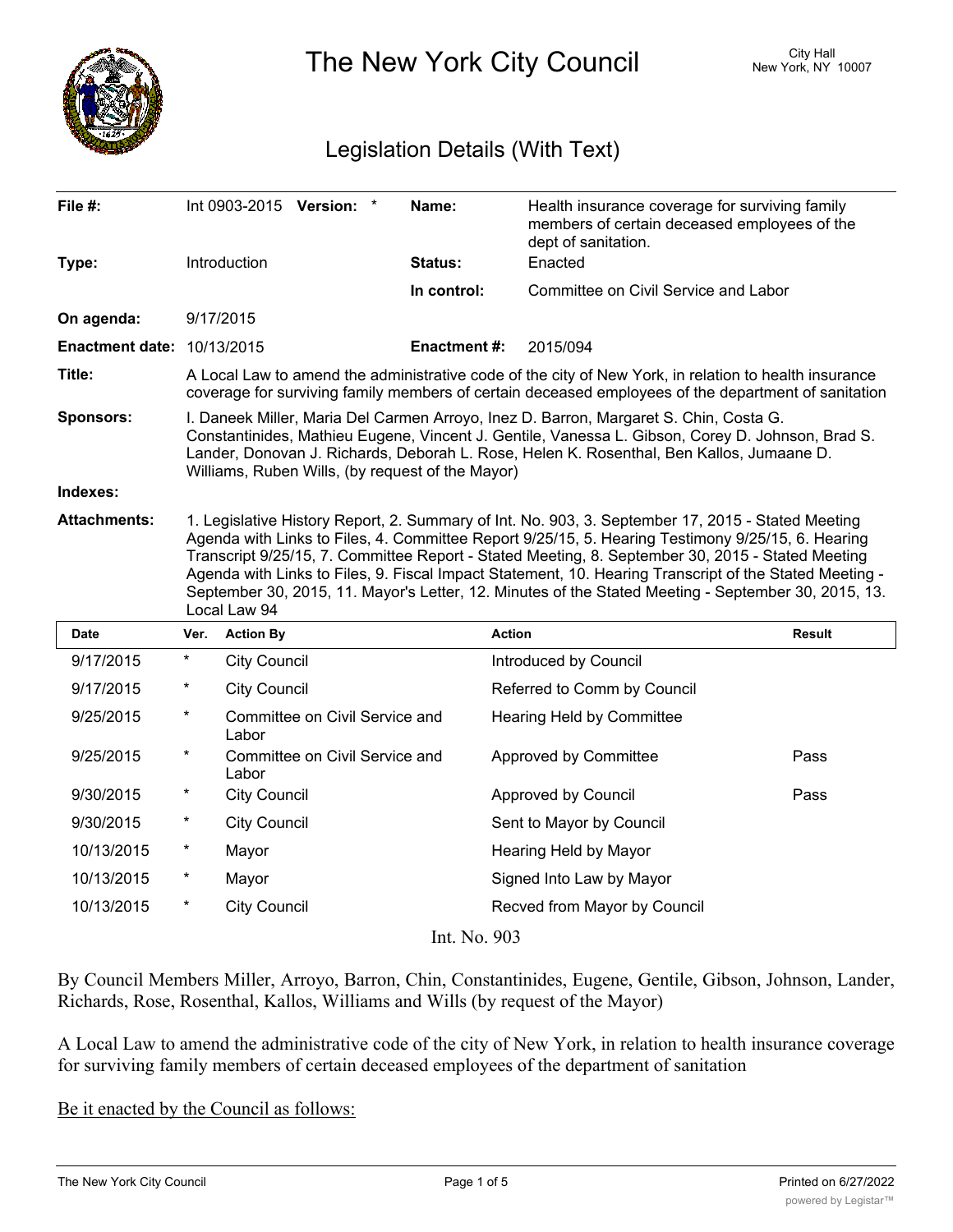Section 1. Subparagraph (i) of paragraph 2 of subdivision b of section 12-126 of the administrative code of the city of New York, as amended by local law number 8 for the year 2014, is amended to read as follows:

(i) Where the death of a member of the uniformed forces of the police or fire departments is or was the natural and proximate result of an accident or injury sustained while in the performance of duty, the surviving spouse or domestic partner, until he or she dies, and the children under the age of nineteen years and any such child who is enrolled on a full-time basis in a program of undergraduate study in an accredited degree-granting institution of higher education until such child completes his or her educational program or reaches the age of twenty-three years, whichever comes first, shall be afforded the right to health insurance coverage, and health insurance coverage which is predicated on the insured's enrollment in the hospital and medical program for the aged and disabled under the social security act, as is provided for city employees, city retirees and their dependents as set forth in paragraph one of this subdivision. Where the death of a uniformed member of the correction or sanitation departments has occurred while such employee was in active service as the natural and proximate result of an accident or injury sustained while in the performance of duty, the surviving spouse or domestic partner, until he or she dies, and the child of such employee who is under the age of nineteen years and any such child who is enrolled on a full-time basis in a program of undergraduate study in an accredited degree-granting institution of higher education until such child completes his or her educational program or reaches the age of twenty-three years, whichever comes first, shall be afforded the right to health insurance coverage, and health insurance coverage which is predicated on the insured's enrollment in the hospital and medical program for the aged and disabled under the social security act, as is provided for city employees, city retirees and their dependents as set forth in paragraph one of this subdivision. Where the death of an employee of the fire department of the city of New York who was serving in a title whose duties are those of an emergency medical technician or advanced emergency medical technician (as those terms are defined in section three thousand one of the public health law), or whose duties required the direct supervision of employees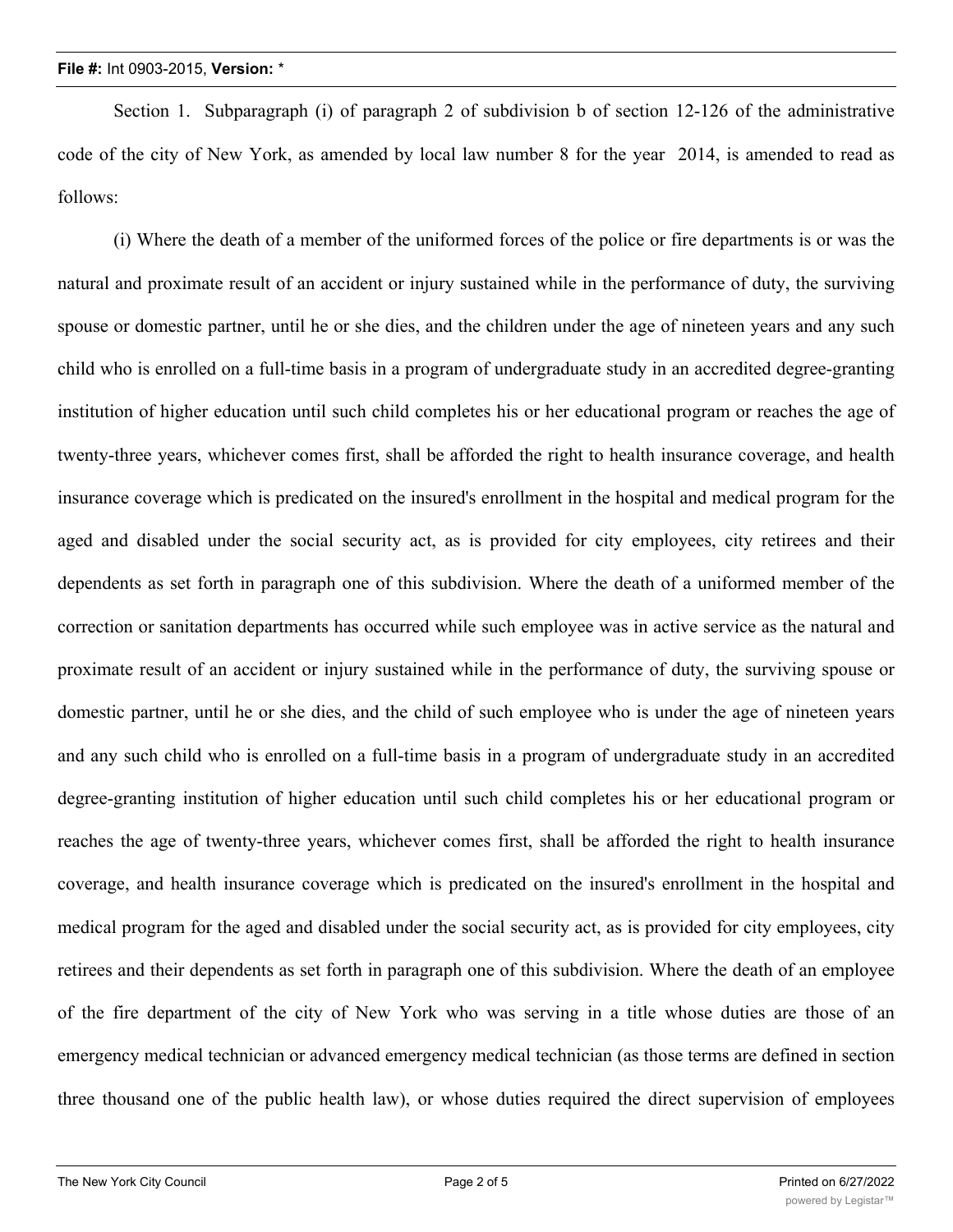## **File #:** Int 0903-2015, **Version:** \*

whose duties are those of an emergency medical technician or advanced emergency medical technician (as those terms are defined in section three thousand one of the public health law) is or was the natural and proximate result of an accident or injury sustained while in the performance of duty on or after September eleventh, two thousand one, the surviving spouse or domestic partner, until he or she dies, and the children under the age of nineteen years and any such child who is enrolled on a full-time basis in a program of undergraduate study in an accredited degree-granting institution of higher education until such child completes his or her educational program or reaches the age of twenty-three years, whichever comes first, shall be afforded the right to health insurance coverage, and health insurance coverage which is predicated on the insured's enrollment in the hospital and medical program for the aged and disabled under the social security act, as is provided for city employees, city retirees and their dependents as set forth in paragraph one of this subdivision.

The mayor may, in his or her discretion, authorize the provision of such health insurance coverage for the surviving spouses, domestic partners and children of employees of the fleet services division of the police department who died on or after October first, nineteen hundred ninety-eight and before April thirtieth, nineteen hundred ninety-nine; the surviving spouses, domestic partners and children of employees of the roadway repair and maintenance division of the department of transportation who died on or after September first, two thousand five and before September twenty-eighth, two thousand five; the surviving spouses, domestic partners and children of employees of the bureau of wastewater treatment of the department of environmental protection who died on or after January eighth, two thousand nine and before January tenth, two thousand nine or the surviving spouses, domestic partners and children of employees of the bureau of water supply of such agency who died on or after February second, two thousand fourteen and before February fourth, two thousand fourteen; [and] the surviving spouses, domestic partners and children of employees of the traffic enforcement district of the transportation bureau of the police department who died on or after November first, two thousand thirteen and before December first, two thousand thirteen; and the surviving spouses, domestic partners and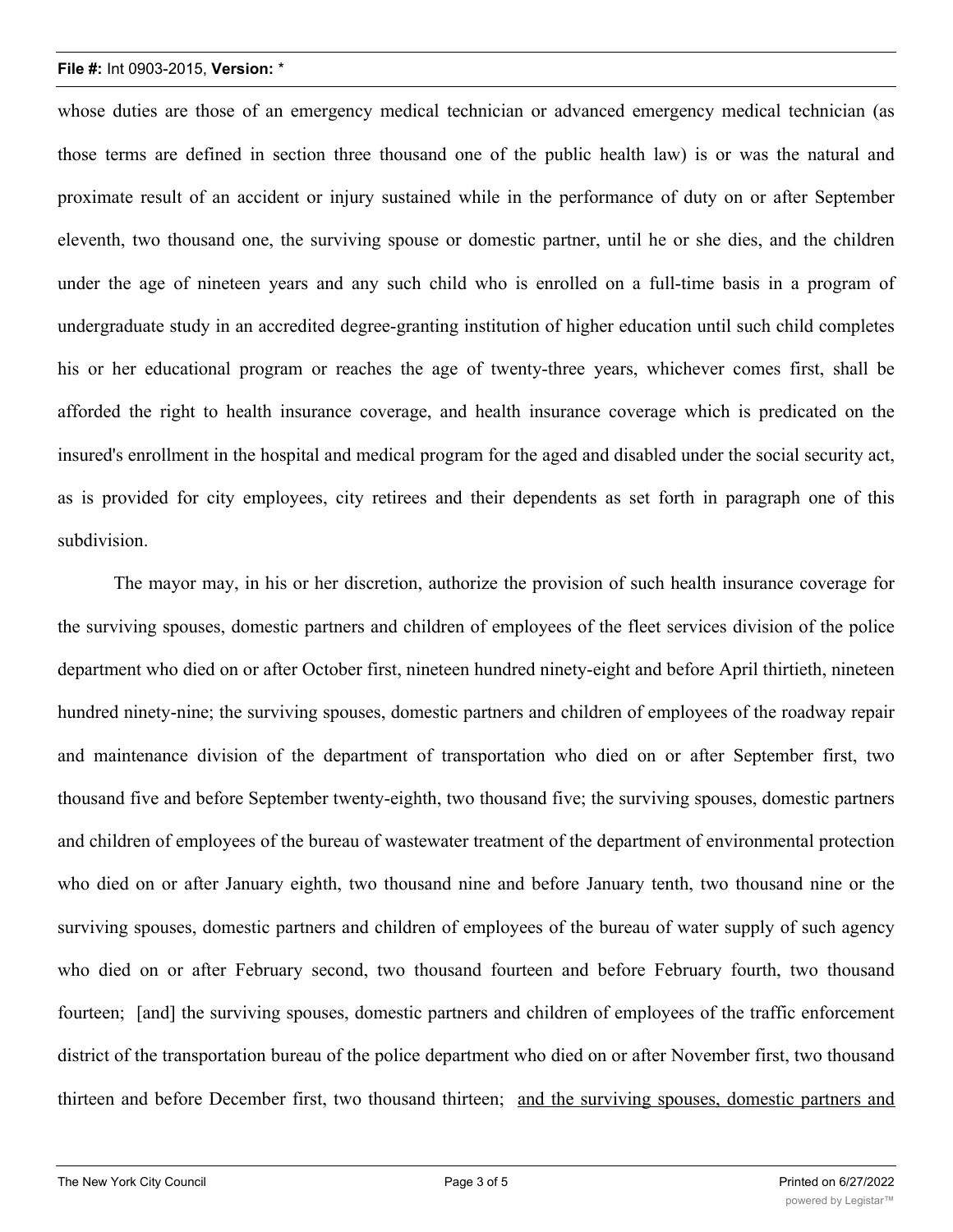## **File #:** Int 0903-2015, **Version:** \*

children of employees of the sanitation enforcement division of the department of sanitation who died on or after July twenty-eighth, two thousand fifteen and before July thirtieth, two thousand fifteen as a natural and proximate result of an accident or injury sustained while in the performance of duty, subject to the same terms, conditions and limitations set forth in the section. Provided, however, and notwithstanding any other provision of law to the contrary, and solely for the purposes of this subparagraph, a member otherwise covered by this subparagraph shall be deemed to have died as the natural and proximate result of an accident or injury sustained while in the performance of duty upon which his or her membership is based, provided that such member was in active service upon which his or her membership is based at the time that such member was ordered to active duty pursuant to Title 10 of the United States Code, with the armed forces of the United States or to service in the uniformed services pursuant to Chapter 43 of Title 38 of the United States Code, and such member died while on active duty or service in the uniformed services on or after June fourteenth, two thousand five while serving on such active military duty or in the uniformed services.

§ 2. This local law shall take effect immediately, and shall be retroactive to and deemed to have been in full force and effect on and after July 29, 2015.